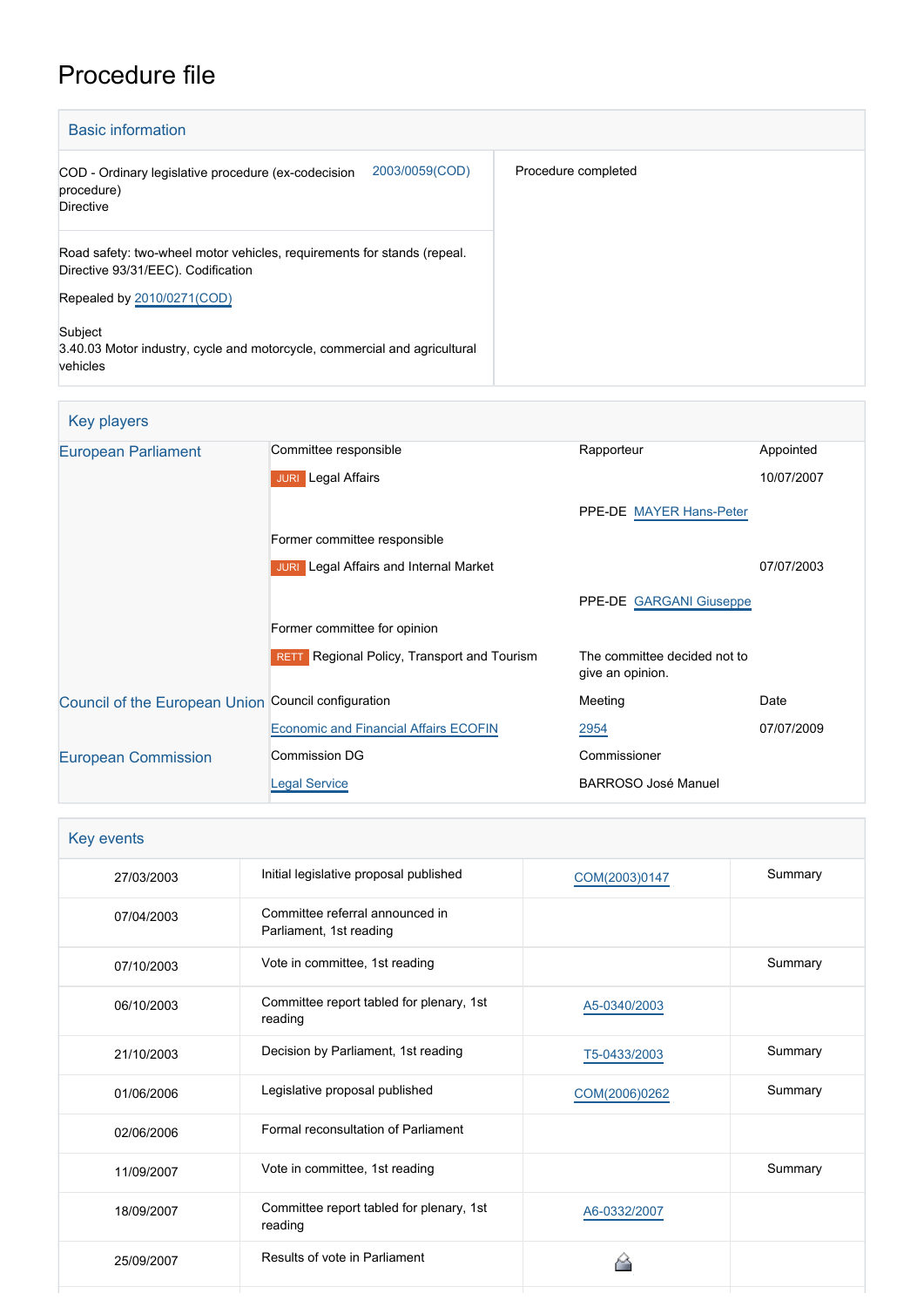| 25/09/2007 | Decision by Parliament, 1st reading                      | T6-0395/2007 | Summary |
|------------|----------------------------------------------------------|--------------|---------|
| 07/07/2009 | Act adopted by Council after Parliament's<br>1st reading |              |         |
| 09/07/2009 | End of procedure in Parliament                           |              |         |
| 13/07/2009 | Final act signed                                         |              |         |
| 03/09/2009 | Final act published in Official Journal                  |              |         |

| <b>Technical information</b> |                                                                |
|------------------------------|----------------------------------------------------------------|
| Procedure reference          | 2003/0059(COD)                                                 |
| Procedure type               | COD - Ordinary legislative procedure (ex-codecision procedure) |
| Procedure subtype            | Codification                                                   |
| Legislative instrument       | <b>Directive</b>                                               |
|                              | Repealed by 2010/0271(COD)                                     |
| Legal basis                  | EC Treaty (after Amsterdam) EC 095                             |
| Stage reached in procedure   | Procedure completed                                            |
| Committee dossier            | JURI/5/19403; JURI/6/42518                                     |

### Documentation gateway

| Initial legislative proposal                                       | COM(2003)0147                                          | 28/03/2003 | EC         | Summary |
|--------------------------------------------------------------------|--------------------------------------------------------|------------|------------|---------|
| Economic and Social Committee: opinion, report                     | CES0946/2003<br>OJ C 234 30.09.2003, p. 0020           | 16/07/2003 | <b>ESC</b> |         |
| Committee draft report                                             | PE332.574                                              | 31/07/2003 | EP         |         |
| Committee report tabled for plenary, 1st<br>reading/single reading | A5-0340/2003                                           | 07/10/2003 | EP         |         |
| Text adopted by Parliament, 1st reading/single<br>reading          | T5-0433/2003<br>OJ C 082 01.04.2004, p.<br>0024-0067 E | 21/10/2003 | EP         | Summary |
| Legislative proposal                                               | COM(2006)0262                                          | 02/06/2006 | EC         | Summary |
| Committee draft report                                             | PE382.271                                              | 23/11/2006 | EP         |         |
| Committee report tabled for plenary, 1st<br>reading/single reading | A6-0332/2007                                           | 18/09/2007 | EP         |         |
| Text adopted by Parliament, 1st reading/single<br>reading          | T6-0395/2007                                           | 25/09/2007 | EP         | Summary |
| Draft final act                                                    | 03625/2008/LEX                                         | 13/07/2009 | CSL        |         |

#### Additional information

| National parliaments | <b>IPEX</b><br>the control of the control of |
|----------------------|----------------------------------------------|
| European Commission  | EUR-Lex                                      |

#### Final act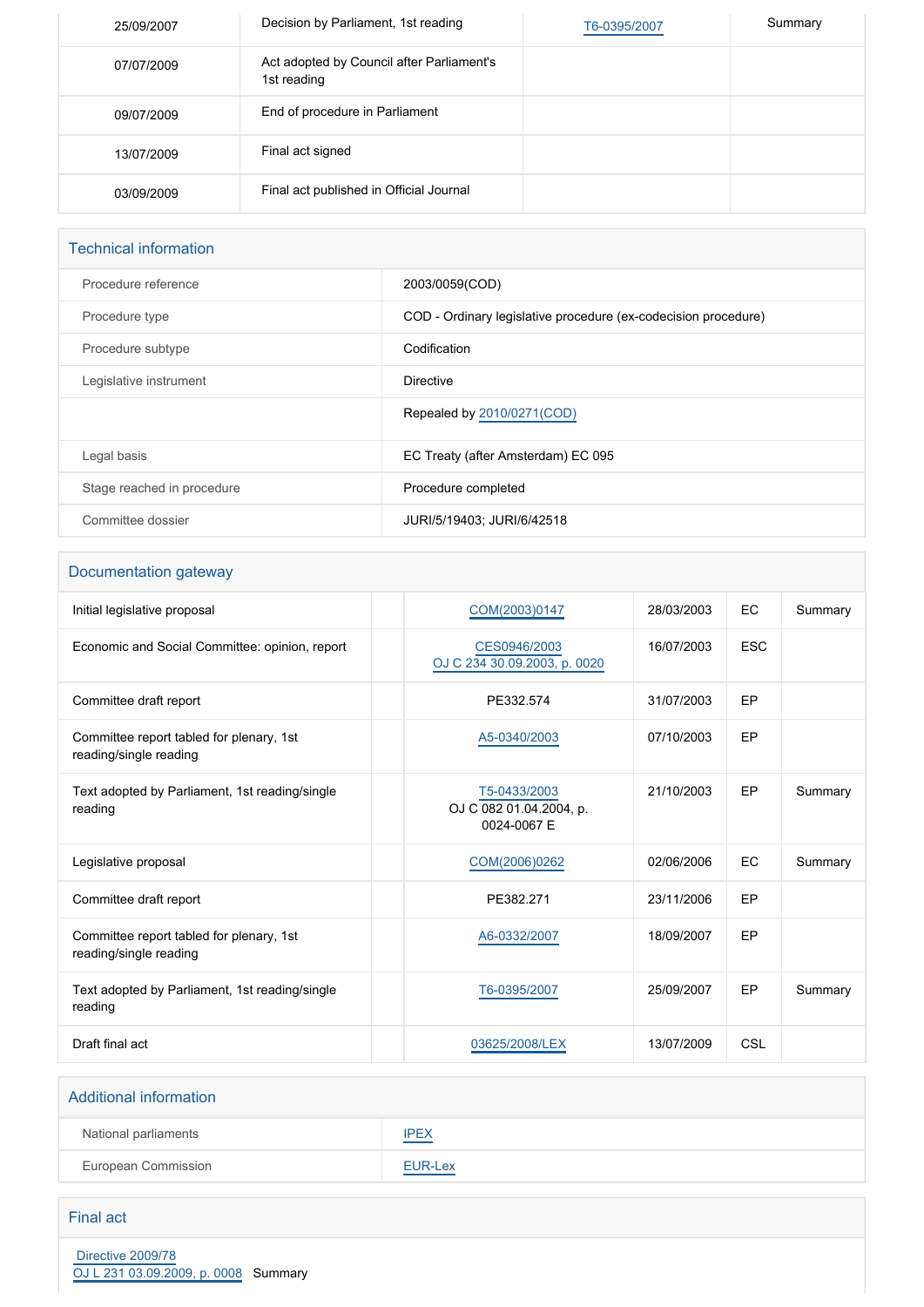## Road safety: two-wheel motor vehicles, requirements for stands (repeal. Directive 93/31/EEC). Codification

PURPOSE: to codify the European Directive on stands for two-wheel motor vehicles. CONTENT: in the interests of transparency the Commission has adopted a policy whereby legislation with more than ten amendments scattered across various documents should be simplified through a codification procedure. The purpose of this proposal therefore is to undertake codification of Council Directive on stands for two-wheel vehicles. The Directive will supersede all existing acts on two wheel motor vehicles. The proposal fully preserves the contents of the acts being codified and is drawn up on the basis of preliminary consultations in all of the official languages. Where the Articles have been given new numbers the correlation between the old and the new numbers is shown in a table contained in Annex III to the codified Directive.?

### Road safety: two-wheel motor vehicles, requirements for stands (repeal. Directive 93/31/EEC). Codification

The committee adopted the report by its chairman, Giuseppe GARGANI (EPP-ED, I) approving the codification proposal unamended at 1st reading (codecision procedure).?

## Road safety: two-wheel motor vehicles, requirements for stands (repeal. Directive 93/31/EEC). Codification

The European Parliament adopted a resolution drafted by Giuseppe GARGANI (EPP-ED, Italy) and approved the Commission's proposal.?

# Road safety: two-wheel motor vehicles, requirements for stands (repeal. Directive 93/31/EEC). Codification

To recall, on 28 March 2003, the Commission presented a proposal for a European Parliament and Council Directive codifying Council Directive 93/31/EEC of 14 June 1993 on stands for two-wheel motor vehicles. In its opinion of 26 June 2003 the Consultative Working Party of the legal services set up under the Interinstitutional Agreement of 20 December 1994 on an accelerated working method for official codification of legislative textshas stated that the above proposal does indeed confine itself to straightforward codification, without any substantive changes to the acts covered by it.

In view of the work already carried out in the Council on the proposal referred to at point 1, the Commission has decided to present ? in accordance with Article 250(2) of the EC Treaty ? an amended proposal for codification of the Directive in question.

This amended proposal also takes account of the purely formal or editorial changes proposed by the Consultative Working Party of Legal Services, where these are considered justified. This amended proposal also includes corrigenda to Directive 93/31/EEC.

### Road safety: two-wheel motor vehicles, requirements for stands (repeal. Directive 93/31/EEC). Codification

The Committee on Legal Affairs adopted the report by Hans-Peter MAYER (EPPE-ED, DE) approving without amendment ? in the 1st reading of the co-decision procedure ? the proposal for a directive of the European Parliament and of the Council on stands for two-wheel motor vehicles (codified version).

### Road safety: two-wheel motor vehicles, requirements for stands (repeal. Directive 93/31/EEC). Codification

The European Parliament adopted the report by Hans-Peter MAYER (EPP-ED, DE) approving without amendment the proposal for a directive of the European Parliament and of the Council on stands for two-wheel motor vehicles (codified version).

#### Road safety: two-wheel motor vehicles, requirements for stands (repeal. Directive 93/31/EEC). Codification

PURPOSE: to codify the EU Directive on stands for two-wheel motor vehicles.

LEGISLATIVE ACT: Directive 2009/78/EC of the European Parliament and of the Council on stands for two-wheel motor vehicles (codified version).

CONTENT: Council Directive 93/31/EEC of 14 June 1993 on stands for two-wheel motor vehicles has been substantially amended. Thus, in the interests of clarity and rationality the said Directive should be codified.